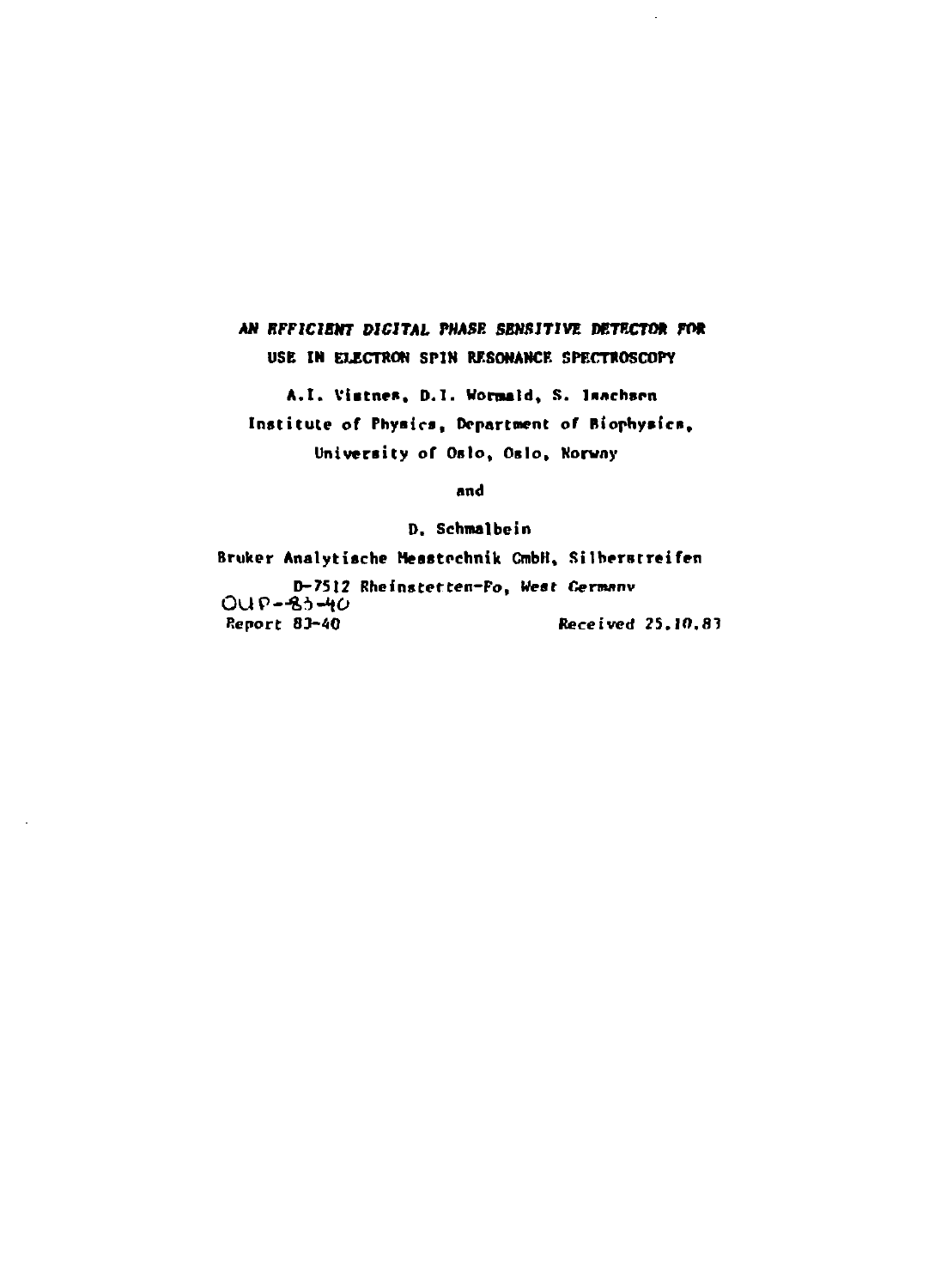## **ABSTRACT**

A digital phase sensitive detector for a modified Bruker electron **•pin resonance (BSR) apectroaeter, equipped with aa Aspect 2000 alaicoaputer is described. Magnetic field Modulation is derived froa a cloc\* in the coaputer, «hicb aakea it poaaible to perfora tba data acquisition**  fully synchronously with the modulation. The resulting high phase accura**cy stakes it possible to compress the data to a single aodulstion period before the Fourier transforation. Both the in-phsse sod the phase-quadrature signals (of the first or second harmonic) are recorded siaultaneously. The aystea is so efficient that the data processing including the Fourier transformation is approximately 1000 times faster than a previously reported digital phase aenaitive detector aystea for ESR (T. Watanabe et al., Appl. Spectroscopy 34, 4S6 (1980)).**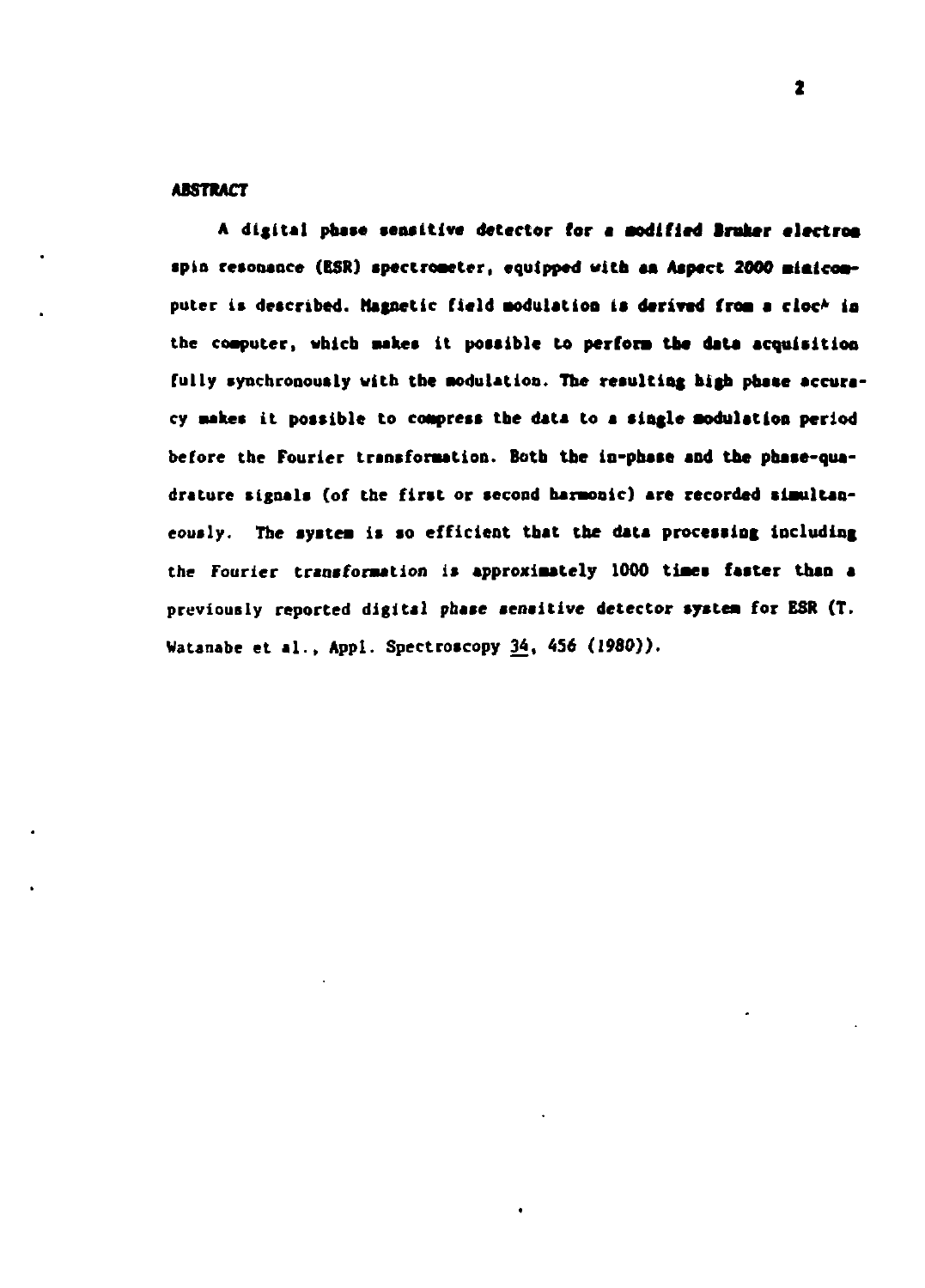# **INTRODUCTION**

Phase sensitive detectors (PSD) have been used extensively and with good results in many types of spectroscopy. Until a few years ago the **so-called ia-phaae recording was by (ar tne anst widely used detection •ode. Today several non-linear techniques such as ssturation trsnsfer ESR , sake uae of the phase-quadrature signal. Other aethods, such as the asgnltude saturation transfer ESR and aagnetixatlon hysteresis 3 4 ESR ' , require s simultaneous observstion of both the in-phase and the phase-quadrature signals. It seeas to be s general trend also in other**  fields of spectroscopy to use both signals, or the magnitude and phase **signals. Consequently, new commercially available lock-in-amplifiera**  often provide the possibility of observing these signals simultaneously.

**It is possible to replace an analog PSD with a digital one, by per**forming a Fourier transformation (FT) of the time data<sup>5-7</sup>. Such methods **have several advantages coapared to an analog systea, but they are often haapered with a poor signal-to-noise (S/N) ratio. Furthermore, the Fourier transformation requires considerable computer time, thus fast sweeps have been unattainable by these aethods ' .** 

**One reason for this inefficiency of the digital PSD systea is the fact that the data acquisition** *is* **performed asynchronously with respect to the modulation (or the recorded) signal. (The systea briefly described**  by Saniie and Lüukkala<sup>8</sup> may be an exception for this.) The "time signal" **is obtained over several (aany) signal periods and the data Fourier transformed (or equivalent) in order to obtain the "frequency domain" signal with sufficient phase accuracy. This method can also results in a slight frequency error which will reduce the quality of the data.** 

**In this report a fully synchronous system will be described. The tiae data can be compressed to one modulation (signal) period before the FT without loss of phase accuracy. Thus, the FT becomes very fast and**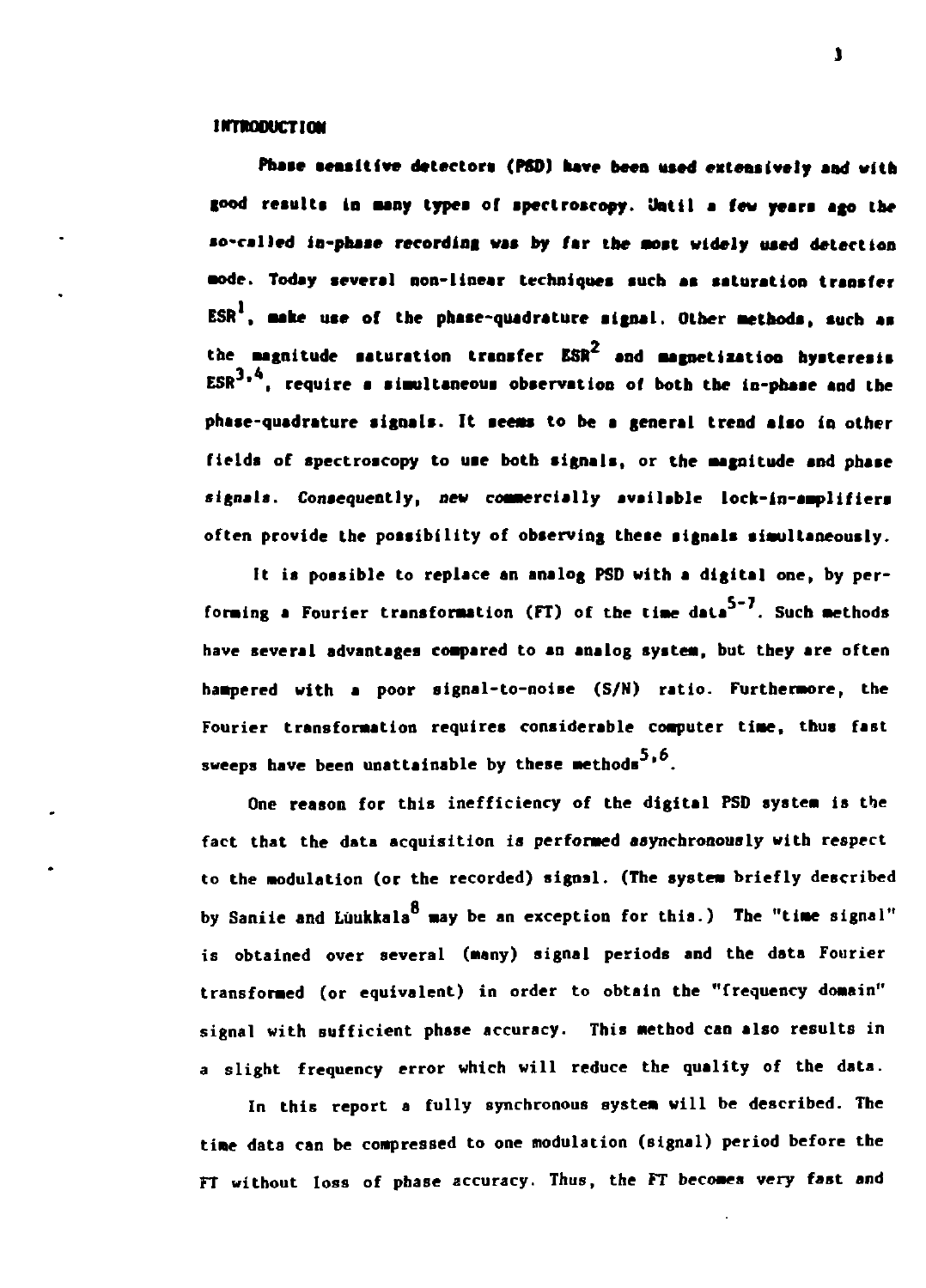the overall system very efficient. Only a few minor modifications of the **original apertroaeter lytlea were required to obtain the digital PSD**  function.

## SYSTEM DESCRIPTION

The digital PSD **systea** is outlined in Fig. 1. **The ESR spectrometer**  is a Bruker ER-200-D instrument, equipped with **an Aspect** 1000 **ainicoa**puter. The systea takes advantage of the niniconputer's **analog-to-digital**  converter unit (ADC) and associated clocks, which *may* be synchronized by the tining control circuity.

Modulation of the magnetic field is provided by the Aspect dwell clock which is programmed to run continuously at twice the modulation frequency. The pulsed output of this clock is converted to a symmetrical square wave (modulation clock) and then shaped to a sinus signal by the modulation filter and amplifier circuits of the ER 022 receiver.

The detected ESR signal is taken from the output of the ER 022 filter and amplifier section and fed to the 12 bit ADC, bypassing the analog PSD circuits.

The ADC can operate in various direct memory access modes which our system uses as follows; two registers are loaded with the starting address to a memory block and the number of points to be acquired. When the ADC receives a start command it waits for a trigger input after which each sample clock causes a new data acquisition and the result is added directly to memory. The memory address register is automatically incremented after each acquisition until a set number of points have been acquired. The ADC now waits for a new software initialization.

The modulation clock (dwell clock divided by two) is used as the trigger input, providing a modulation phase reference for the acquired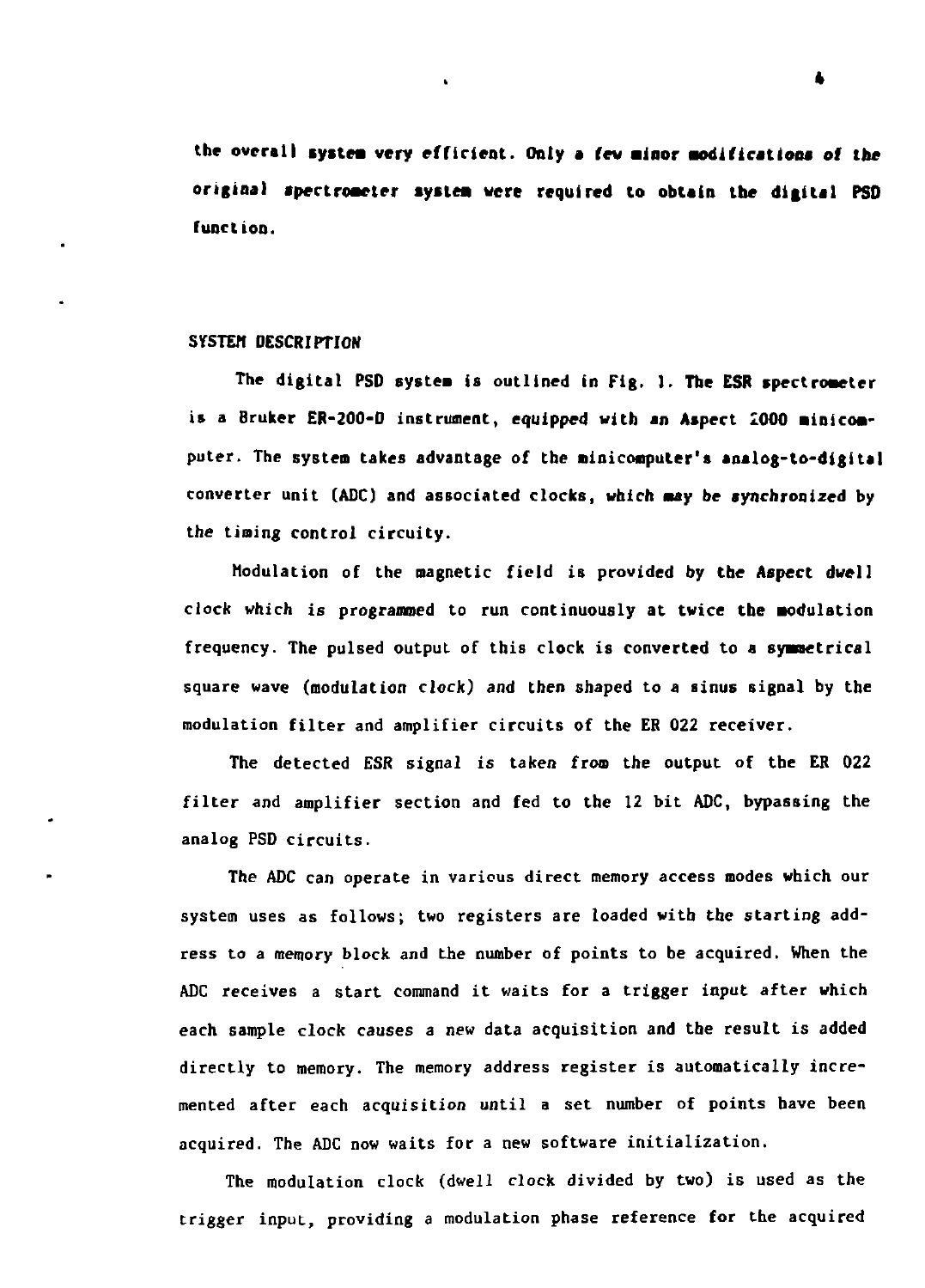**data series. A roabinallon or pulse clocks 1 and 2 is used (or the •aaiplr rlork. Both clock»** are **needed since they are designed to give a single pulse of prograssuble duration. By configuring clock I to start**  clock 2 at the end of its period, which in turn starts clock I, a cou**tinous clock is obtained. All clocks are derived froa** the **saae 10 MHz oscillator and clock I is initially started by the Modulation clock through the trigger input. To Maintain synchronization the period of clock l/clock 2 is chosen to give an integral number of samplings per Modulation period, resulting in jitter-free data acquisition.** 

Fig. 2 is a diagram showing the few modifications required to imp**lement the systeM. All the Modifications are controlled by previously**  unused bits **of** one **of** the **slow** channel registers in the ER I44C Aspect interface. The computer program is designed to select either analog or digital PSD mode.

Two gates were placed in the ER 022 receiver. An analog gate (G5) bypasses the analog PSD and a digital gate (G4) selects internal or external modulation. The gates are controlled by the PSD mode signal from the slow channel registers. The 'dwell' external modulation clock is also taken from the ER 144C interface.

The remaining modifications were made to the ER 144C interface. Gate G3 selects either the address advance signal from the time base (normal operation) or the Aspect pulse clocks 1-2 *as* the sampling clocK for the ADC. G2 (already present) selects either the pen up/down signal from the time base (normal operation) or the modulation clock for the ADC trigger input. This gate was intended for an external trigger (T2), but the modulation clock is now internally connected in its place. A flip flop converts the pulsed dwell clock to a square wave (modulation clock) at half the frequency. At 100 kHz modulation it is necessary to obtain a synchronization period twice the modulation period (see below).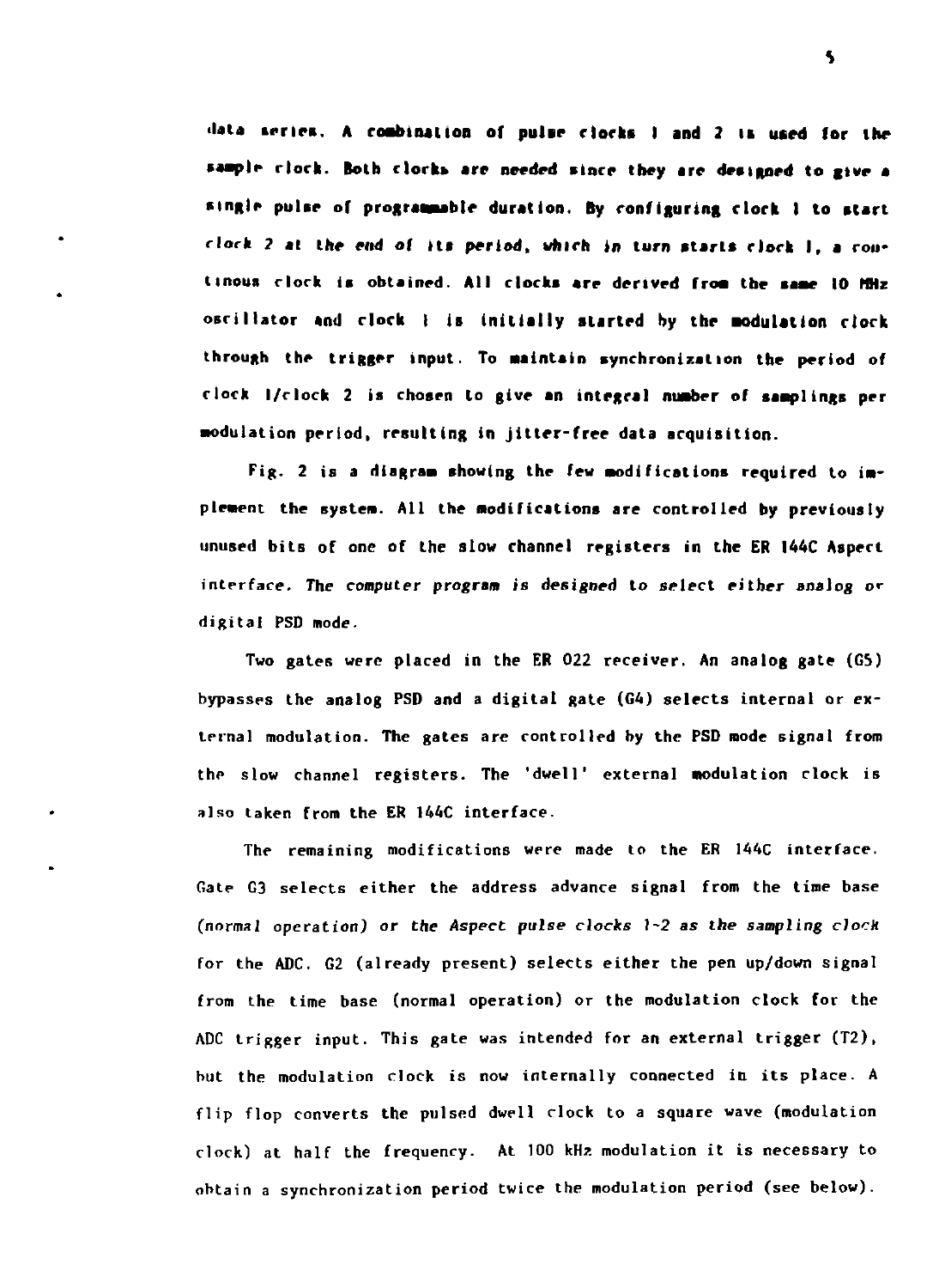**An additional flip flop is used to produce s trigger signal at naif the •odulalion frequency. Selection of this trigger signal is alao coaputer controlled (not shown in Fig. 2) .** 

**One of the slow channel registers provides control of the EROOI tiae base, enabling the prograa to reset and start the aagnetic field sweep. The external clock input to the tiae base is normally the dwell clock. In the present system a gate (Gl) is inserted which selects a "soft clock" to advance the time base. This "soft clock" is a single bit**  *in* **the slow channel register which can be toggled by the prograa. It** is thus **possible to** step **through the magnetic field at any desired rate and**  step size, holding **the field constant during data acquisition.** 

Sinrp the present system uses the amplifiers **and** filters of **the** ER 022 signal channel, the choice of modulation frequencies is limited. The "dwell"/modulation clock, which can be set to within 2 µsec, has a negligible difference  $(10^{-3})$  from the clocks used internally in the analog PSD mode. Thus, there is no detectable difference in the modula-\* ion amplitude for the two configurations.

## THE FOURTER TRANSFORMATION

For a digital PSD the Fourier transformation Is an essential step. *Wr* will therefore discuss this in detail before proceeding with the program description.

The Fourier transform of a time series  $x(n)$  where  $n = 0,1,..., M-1$ , is given by:

$$
H=1
$$
  
\n
$$
H(1) = \sum_{n=0}^{M-1} x(n) \cos(2\pi kn/M) \quad k = 0, 1, \dots, M-1
$$
 [1]

F.o. I yields the real part of the FT, while the imaginary part is obtained by replacing cosine with sine in the expression above. These ex-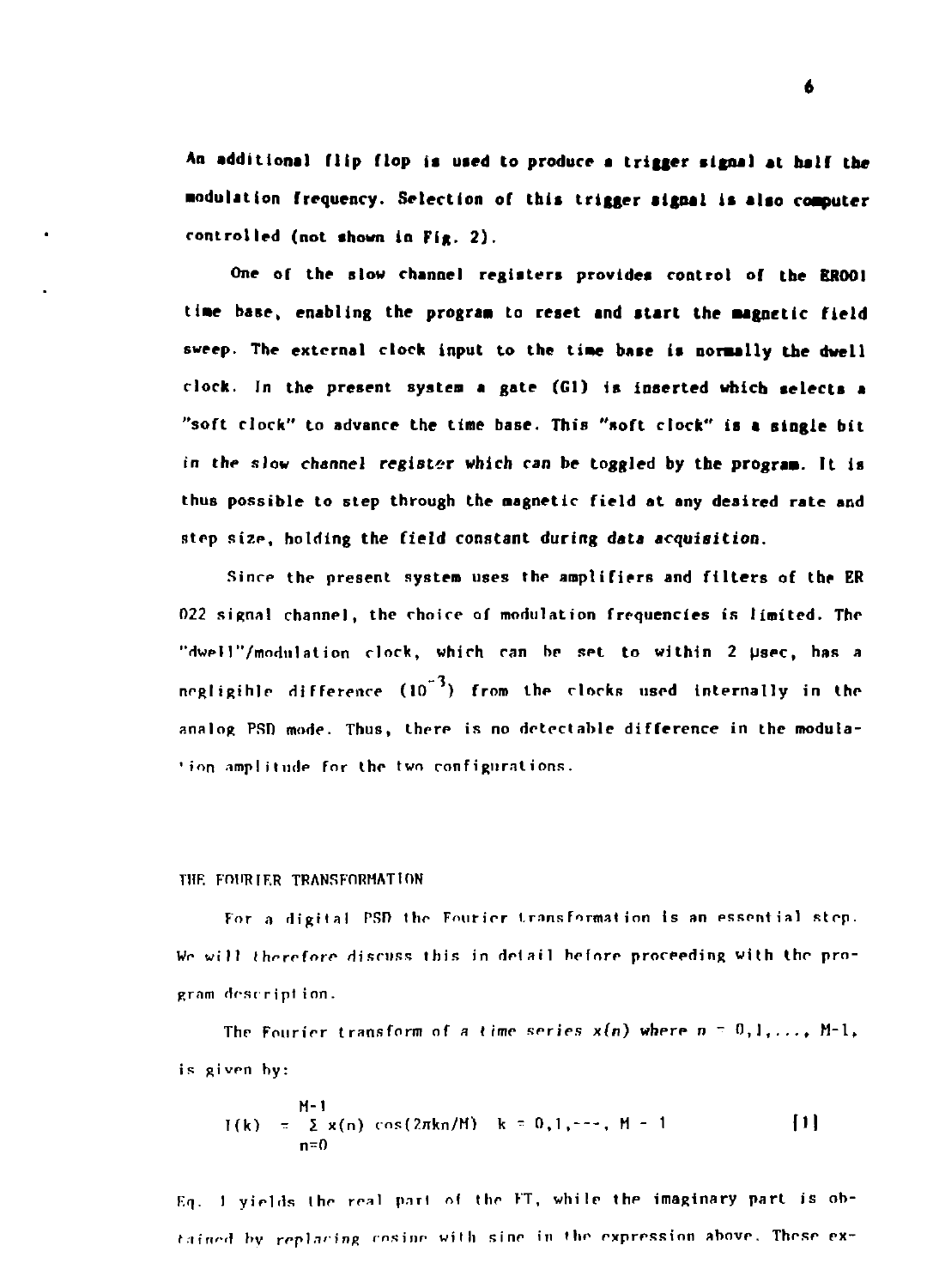**pressions correspond to the ln-phate and phase-quadrature signals, respectively. For an asynchronous system the optimum k value corresponding**  to the signal frequency (modulation frequency) is not known in advance. **In that case I(k) is often calculated for a complete set of frequencies (or k-values) using a fast Fourier transform algorithm, and M is usually a large number. Even though the f.ist Fourier transform is very efficient, it has to be repeated for every point in the spectrum. Thus, most of the time required for ESR recordings with the previously reported systems , was used for the FT.** 

**For a fully synchronous system the exact k value in Eq. 1 that corresponds to the signal of interest is known in advance, and the signal I(k) needs only to be calculated for this particular k value.**  Furthermore, let M be chosen so that  $k \cdot N = M$ , where **k** is the number of **complete signal periods, and N is the number of points per period. Then simple mathematical manipulation, using the periodicity of the sine and cosine, enables Eq. 1 to be rewritten in the following form:** 

$$
N-1 k-1
$$
  
\n
$$
I = \sum_{n=0}^{N-1} (\sum_{m=0}^{k-1} x(n + m \cdot N)) \cos(2 \pi n/N)
$$
 [2]

**In a synchronous system the signal component of x is identical for all m values. The sum** 

$$
X(n) = \sum_{m=0}^{k-1} x(n+m \cdot N) \qquad [3]
$$

**will therefore be proportional to the signal component of x while the noise component becomes proportionally smaller (averages out) with increasing k.** 

**The number of samplings, H, per modulation period is usually a small number, so that the number of multiplications involved in calculating I according to Eq. 2 is greatly reduced compared to that for Eq. 1.**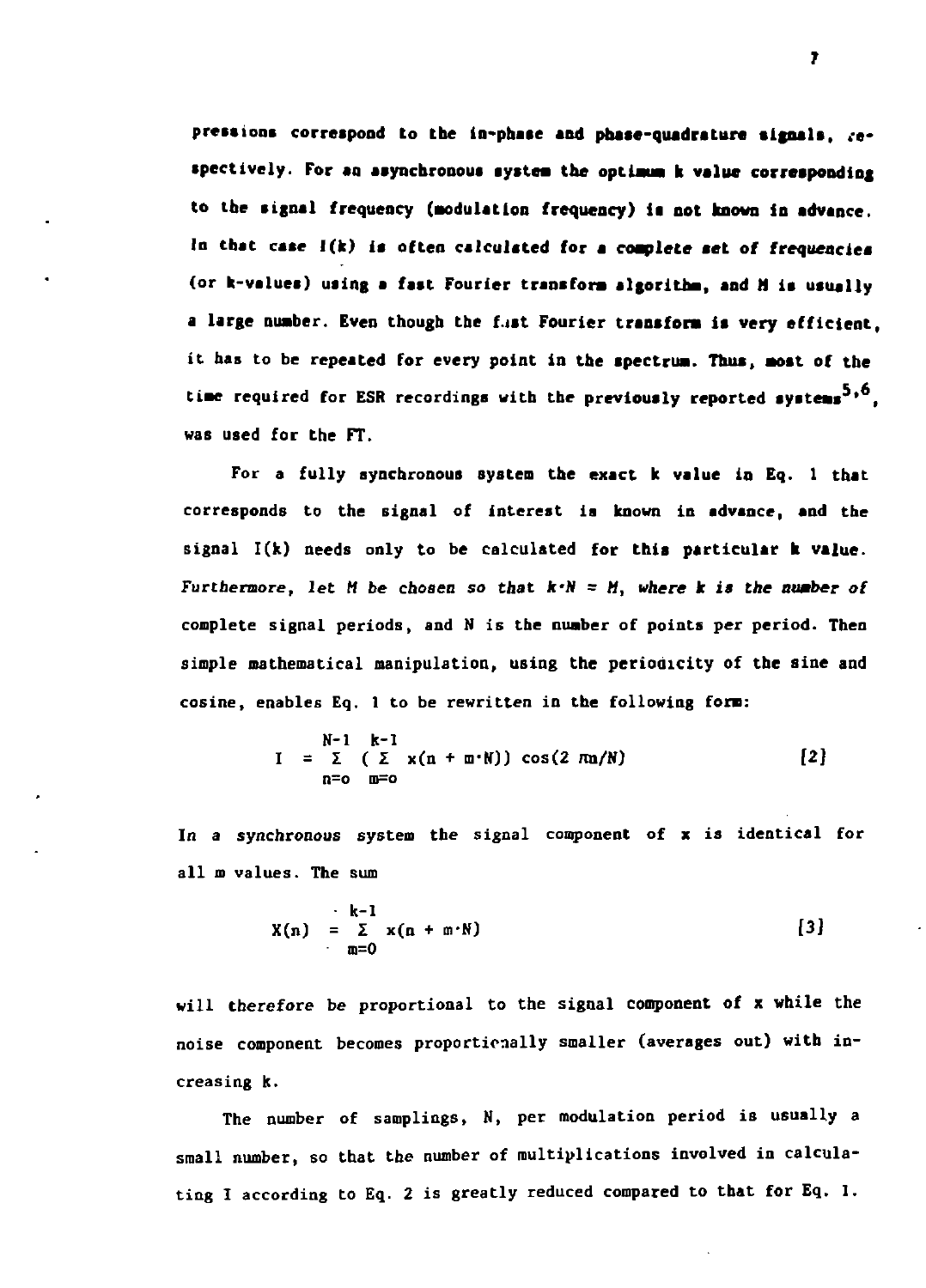**N should be an even number in order to supress any constant term in x. Furthermore, it ran be shown that all the first N/2 baraonics will be sup'essed completely when Eq. 2 is used. For awst ESR applications, N •ay be as low as 4 or 6. (We use N = 20 for 12.5 kHz detection with no (treat** loss of **efficiency.)** 

**Due to phase shifts several places in the electronics the saapled**  signal is phase shifted with respect to the modulation signal that initiates the time series acquisition. To **correct for this the following**  expression for the FT is used

$$
N-1
$$
  
I =  $\sum_{n=0}^{N-1} X(n) \cos (2\pi n/N + \phi)$  [4]

Even though Eq. 4 is derived for first harmonic detection it can be used for second harmonic detection as well. In this *case,* however, k in  $Eq.$  3 is the number of complete second harmonic signal periods, N is the number of points per second harmonic period, and k must be an even number to supress the first harmonic signal.

For 100 kHz signal detection special procedures must be followed. The shortest sampling period with the present ADC is 4 µsec, thus only two and a half samplings can be carried out during a modulation period of 10 psec (assuming first harmonic detection). We use a synchronization period equal to twice the modulation period and can obtain five samples in this period (at  $0, 4\pi/5, 8\pi/5, 12\pi/5,$  and  $16\pi/5$ ). Because of the periodicity in the sine and cosine this is equivalent to sampling at the phases 0,  $2\pi/5$ ,  $4\pi/5$ ,  $6\pi/5$ , and  $8\pi/5$ , giving five samplings per modulation (detection) period. With this synchronous system one can in fact obtain an effective sampling frequency of 500 kHz with a system that actually function at 250 kHz ! In this rase Eq. 4 is replaced with: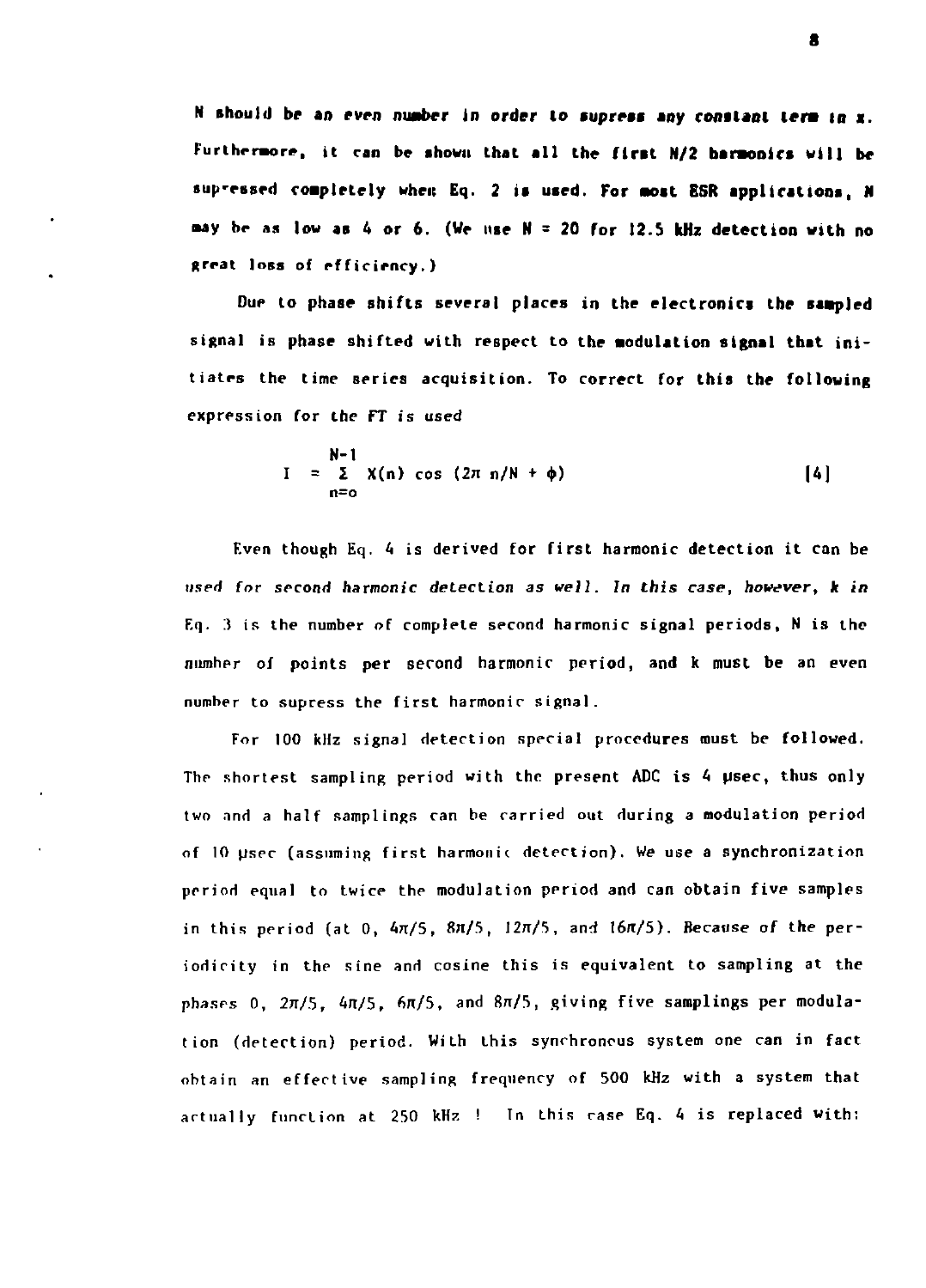$$
N-1
$$
  
\n
$$
i = \sum_{n=0}^{N-1} X(n) \cos(4\pi n/N + \phi)
$$
 [5]

**9** 

where X(n) is calculated from Eq. 3, but M is now the number of points **per synchronization period (S for 100 kHz detection). When Eq. S is uaed with N = 5 (odd nuaber), there will not be a coaplete aatbeaatlcal suppression of the second harmonic signal at 200 kHz (the fourth harmonic for 50 kHz modulation). This does not seem to be a serious problem since the bandpass filter of ER 022 reduces these harmonics quite effectively. Possible problems in this respect will be investigated in near future.** 

## **PROGRAM DESCRIPTION**

**The computer program used for the digital PSD is outlined in Fig. 3 and operates as follows: The sine and cosine terms in Eq. 4 are calculated to make a list that is used in the FT step. The pulse clocks are started, and the gates in the interface and receiver units are set to allow digital use of the system. From now on the modulation is controlled by the Aspect 'dwell clock' which runs continously. The magnetic field sweep is reset at this time. The time series array is then zeroed, and the time series data, x(n) in Eq. 4, are collected using the ADC. This series is compressed to one modulation (or synchronization) period according to Eq. 3, and the two Fourier transformations corresponding to Eq. 4 or 5 are carried out.** 

**The results are stored in the spectra arrays (in-phase and phasequadrature spectra), and one of them displayed using the Bråker Graphic Display Processor. The magnetic field is then stepped to a new value and kept constant during the next time series accumulation. This procedure**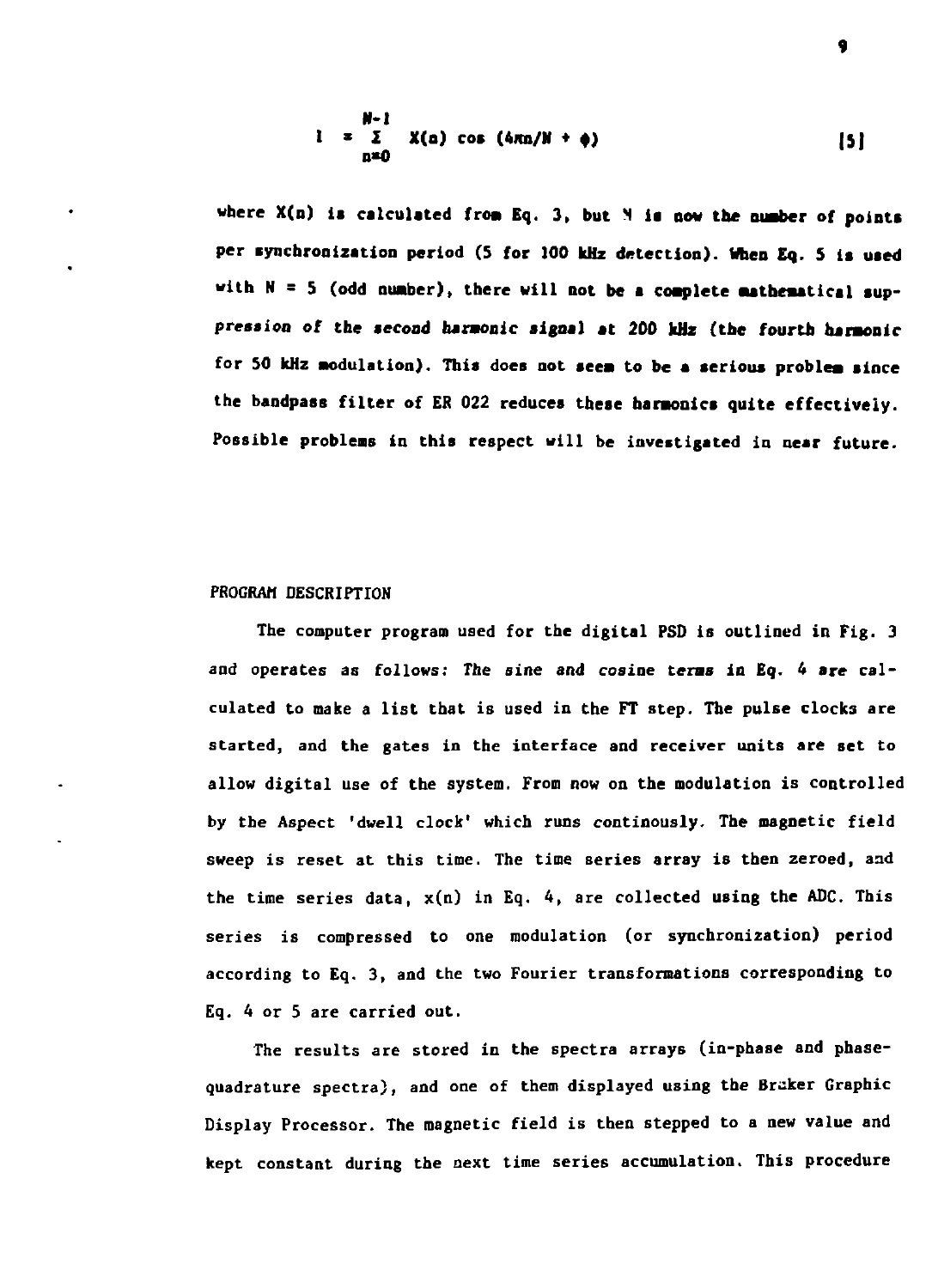is continued until the sweep is complete. At this stage the data can be **smoothed by a suitable digital filler, and the final tpectra, along with**  user information, are stored on file (hard disk) for future processing.

In the construction of the sine and cosine lists for the Fourier transform, the sine table of the Aspect 2000 computer is used. This table consist of 512 numbers describing a 90 degree interval with 24 hits accuracy in a fractional **number representation (as oppoted** It floating point). This representation is continued in our sine and cosine lists in order to speed up the multiplication step at the FT stage. Only 22 bits accuracy is used, however, in order to include even the sine  $z = 1$ case. The phase shift  $\phi$  of Eq. 4 is obtained by introducing an effective cyclic shift in the Aspect sine value table. Thus, ESR spectra can be recorded for any value of  $\phi$  in steps of about one sixth of a degree. The  $\phi$  value is chosen prior to recording each spectrum, using for example the *\$* value that gives the minimum phase-quadrature signal.

The analog-to-digital converter of the Aspect computer *is* used in a direct memory access mode whprr the data are automatically added to a memory block. In principle, this block could be as smalt as N registers long, thus only using the ADC for one modulation period each time. In this way all the summation of Eq. 3 would be performed automatically during the data acquisitinn. However, such a procedure would yield a considerable dead time since the ADC must wait for the start of the next modulation period to maintain phase synchronization, especially for 12.5 kHz detection. Therefore, the most efficient procedure is one where the summation cf Eq. 3 is performed partly during and partly after the data acquisition. For 12.S kHz modulation, for example, if 400 modulation periods are sampled  $(k = 400$  in Eq. 3) the ADC memory block can be 20 modulation periods  $(20\cdot N + \text{units})$  long and the ADC started 20 times.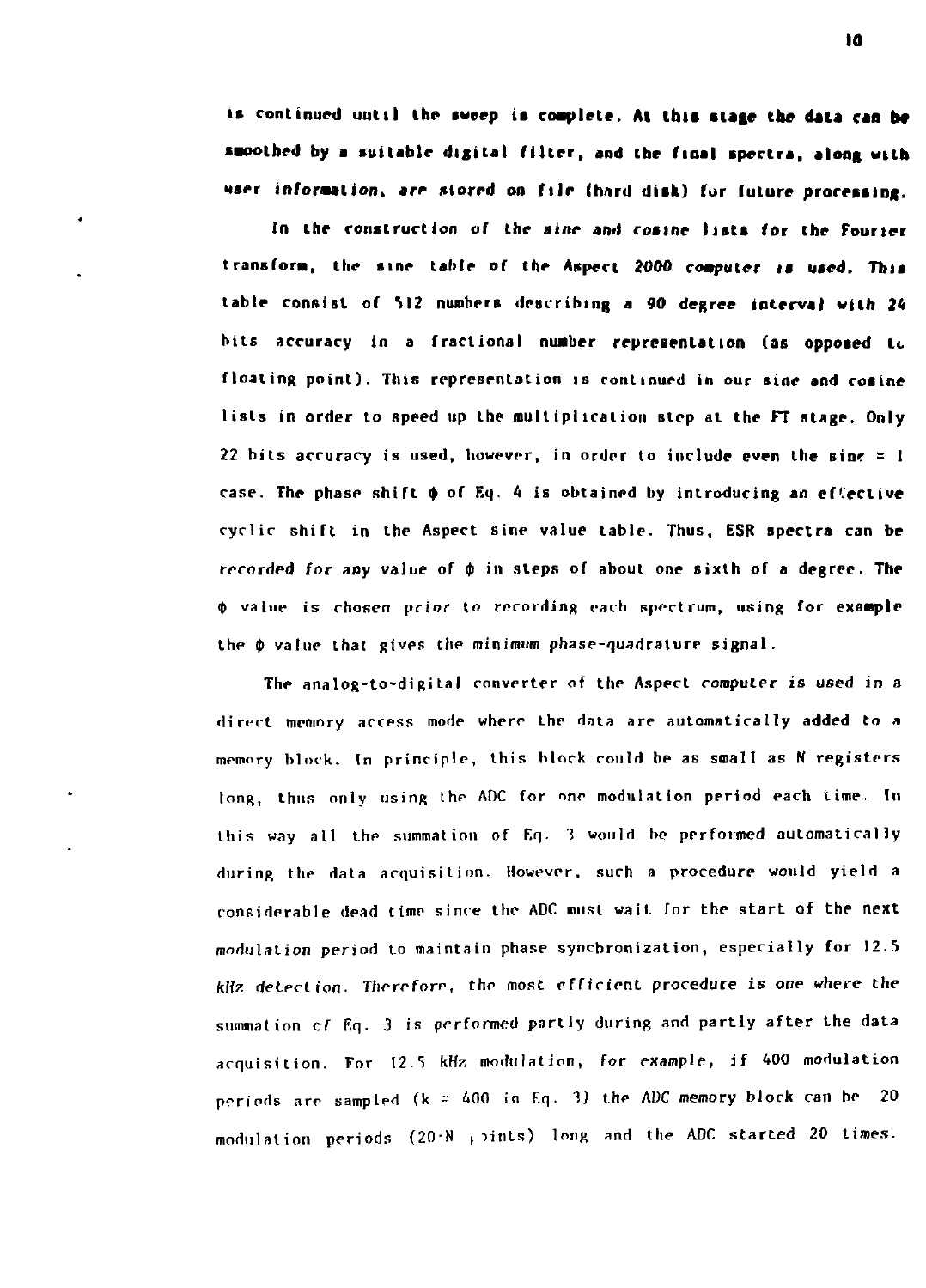## **reWOMANCE AND POTEHTIALS**

**lo order to evaluate the quality of toe present digital PSD some central featurei of the syslea should be discussed.** 

## **Sweep tiac**

The time needed to record a complete ESR spectrum (the sweep time). **can** *la* **tbe present aysteai be varied in two ways. First, the total samp**ling time for each fixed magnetic field value can be varied from a **aioiaua of one aodulation period to infinity (with aioor Bonifications of the prograa to avoid overflow). Secondly, the nuaber of points per**  sweep can be chosen freely, but is limited by the resolution of the time **base (8192 points). For most applications it will suffice to use i024 points resolution in the magnetic field sweep and accumulate about 8000 samples (time series data) per magnetic field value with a 2S0 kHz sampling rate. Such a choice results in a total sweep tiae of 41 sec for 12.5 kHz detection (39** *sec* **for 100 kHz detection). The total sampling time is about 33 sec and the mathematical manipulations, including the FT, the display of current data, and the control of tbe magnetic field takes 8 (6) sec. Thus, the fastest sweep that can be carried out for a 1024 point ESR spectrum is actually limited to about 10 sec (due to the Hall controller and not to the program), while there is no limit for how slow a sweep can be.** 

## **Filters**

**To improve the quality of the data, analog lock-in-anplifiers use low-pass filters after the PSD to suppress high frequency noise. The filter constant (cut-off value) is usually chosen by "rule of thumb". However, this kind of filtering is asymmetrical since only the preceding input signal is taken into account to determine the output from the**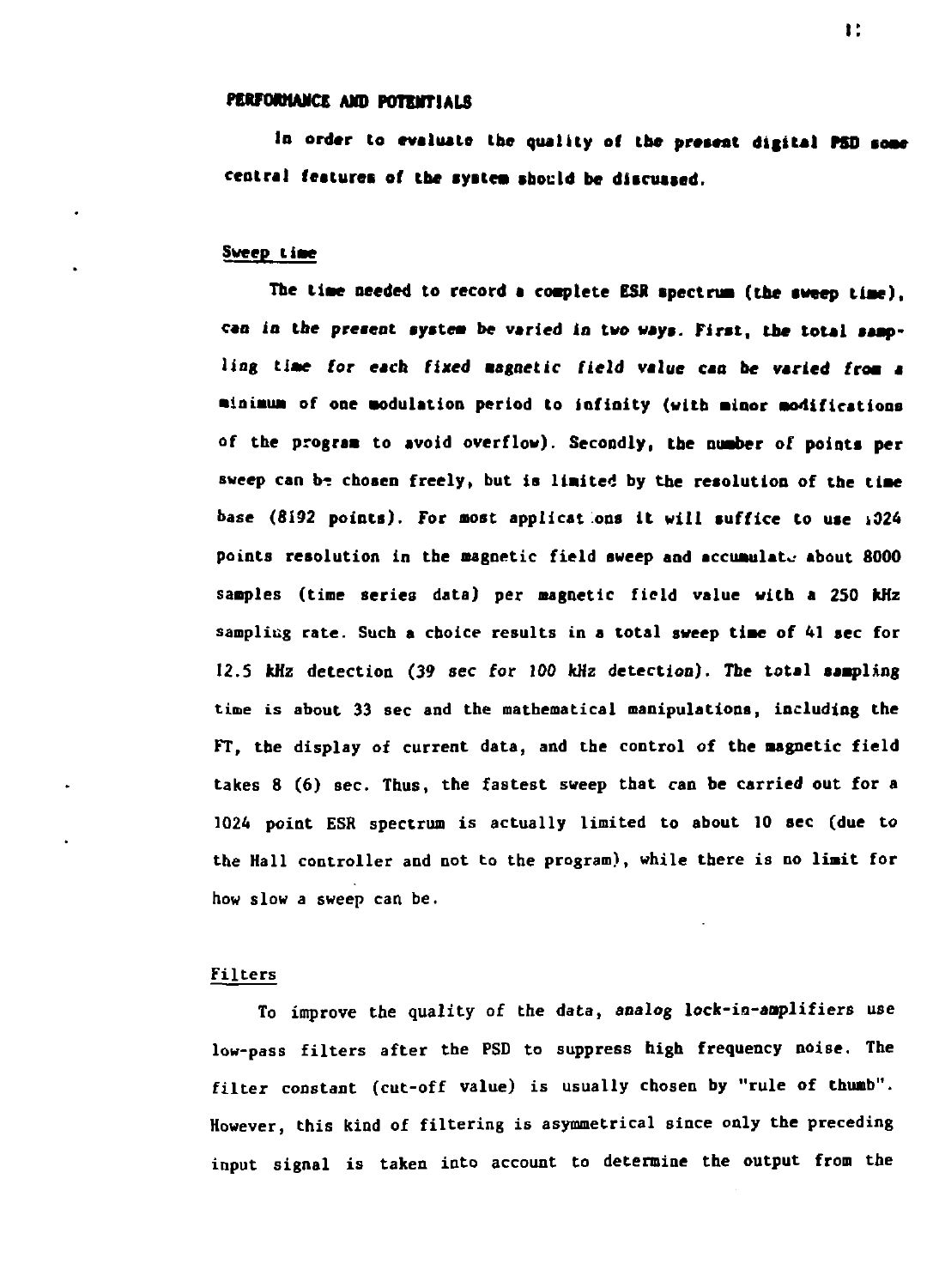**filter. Because of this, an apparent magnetic field shift of the** *IS\**  resonance will result which in turn causes problems for example in g-value measurements<sup>3</sup>.

In the digital PSD mode a symmetrical digital filter is used which prevents a shift of the resonance. Furthermore, since the filter can be chosen subsequent to an examination of the untreated spectrum, an optimal cut-off value can be cbosen. Blackman finite impulse response filters with different window sizes have been used in this work since this kind of filter attenuates the higher frequencies very efficiently<sup>10</sup>. Other kinds of digital filters are now being investigated to obtain the best possible signal-to-noise ratios for typical ESR spectra. The time needed

**In order to compare signal-to-noise ratios for analog and digital PSD systems a correspondence between analog and digital filters must be**  the criteria for such a comparison is not self-evident. Fig. 4 shows the **ESR spectrum ue used for comparison of the filter constants for analog**  and digital PSD. The amplitudes of one of the narrow lines (SL) and the **wide line (Mn) were measured for a set of filters (constant sweep time**  of 50 sec for both systems). The efficiency of the filters were in**creased to introduce changes in the amplitude ratio SL/Mn. An analog and**  a digital filter yielding the same change in the SL/Mn ratio were then **a digital filter yielding the same change in the SL/Mn ratio were then defined equivalent for ESR purposes. According to this definition a k =**  is equivalent with a filter constant of 0.5 sec for a 50 sec sweep **is equivalent with a filter constant of 0.5 sec for a 50 sec sweep**  (analog PSD).

**I?**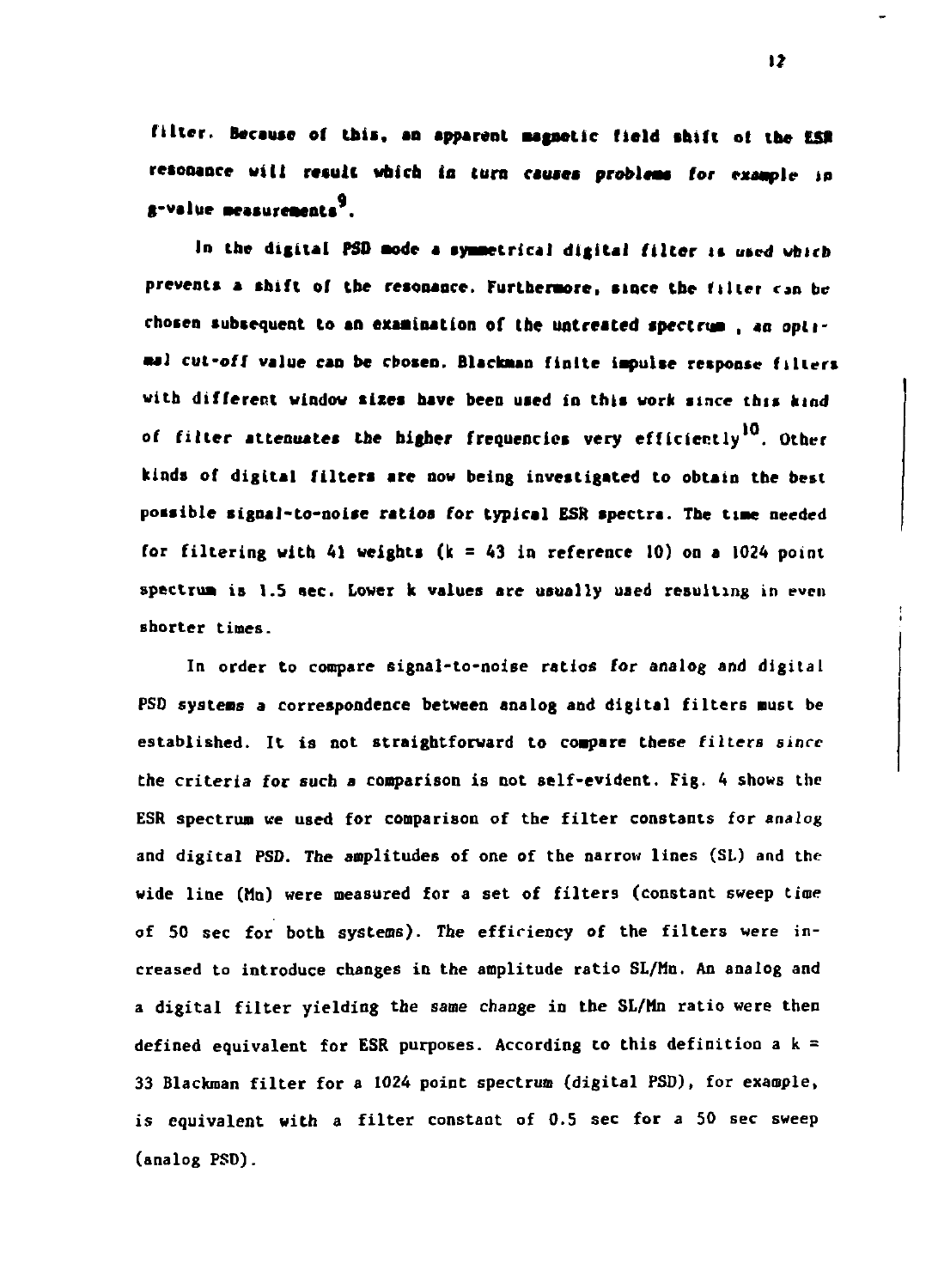# **5ijnaI-to-aoise ratio**

**In order to evaluate the** *8/U* **ratio obtaied by the digital PSD it it natural to compare it with the analog syslea. Such a coaparlsoa will, however, be influenced by the actual value of the S/N ratio of the recorded tignal. For a good ESR signal (high S/N ratio) tbe tiae domain signal to tbe ADC will be a clean (pure) sine-wave. The maximum signal will span aost of the ADC input voltage range. The numeric data of the final spectra will then consist of nuabers with approximately 20 bit effective resolution as a result of the summation steps in Eqs. 3 and 4. If an analog PSD is used, and the resulting signal put into the ADC, the final spectrum would be represented by numbers with only 12 bit effective**  resolution. **The practical consequencics of this difference is demonstrated** in **Fig. 5. A magnetization hysteresis ESR spectrum using analog PSD data is given in a, whereas tbe same spectrum, using digital PSD data, is presented** in **b. As** can **be seen in the diagram the digital PSD results**  in a significantly reduced noise level. Equivalent **filters were used and**  the digital **PSD system** required less **than** half **the time needed** by **the**  analog PSD.

For a poor F.SR signal (low S/N ratio) the **situation** is somewhat different. In order to avoid serious clipping of the **time domain** signal (at thr ADC), the amplification must *he* reduced in digital PSD compared to that for analog PSD. In this case the limited resolution **of the** ADC will affect the digital system to a greater extent than the analog one. In spite of this, a 50% weak pitch sample seems to give identical S/N ratio (within 10-20%) for the digital and the analog systems (when equivalent filters and 50 sec sweep time is used).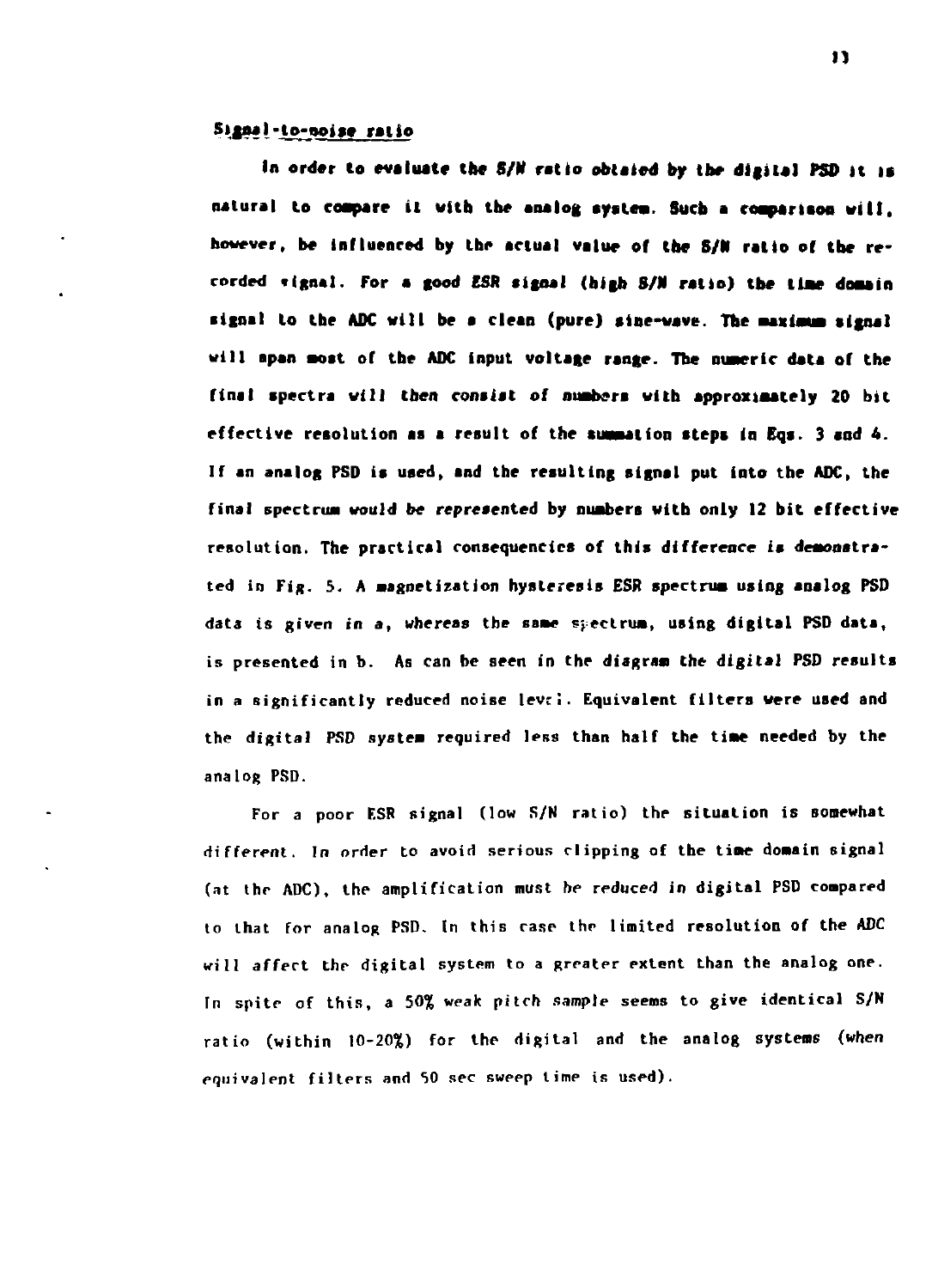## **CONCLUSION**

**The digital PSD systea described here is the second one (or tSK applications reported in the literature, the older being lhe systea de**  scribed by Walanabe and coworkers<sup>6,5</sup>. Several improvements should therefore be mentioned. In Watanabe's system the data protessing includ**ing the FT for every point** *ia* **the spectrua required approxiaately 5** *tec<sup>b</sup>* (8 sec in reference 5), whereas the present system requires only 6-8 msec. Furthermore, only 21 sec out of a total sweep time of 40 min (500 **points) were used for data acquisition in Walanabe's systea, whereas the present systea uses for exaaple 33 sec out of 41 (38) sec (1024 points), respectively. These relationa will obviously effect the S/N ratio obtained by the two systeas. Watanabe (personal** *communication) assumes*  **that the S/N ratio in their system is poor compared to an analog PSD system. The present digital PSD system, has, on the other hand, approximately the same S/N ratio as the analog PSD. Furthermore, we would like to emphasize the point that in experiments where both the in-phase and the phase-quadrature signals are used simultaneously, the digital system is the superior one. Of other major differences can be mentioned that the present digital PSD system is free from jittering which means that this source of phase inaccuracy is completely avoided. Furthermore, the**  present system controls the magnetic field sweep so that the field is **constant during data acquisition.** 

**In the system presented by Watanabe** *et* **al. both first and second harmonic signals can be recorded simultaneously. In the present system the mode of observation must be chosen before the sweep is started. It is of course simple to modify the present system to record both harmonics simultaneously. We see no point in doing this, however, since it would require that the filter before the ADC had to be bypassed with corresponding loss of S/N and dynamic reserve.**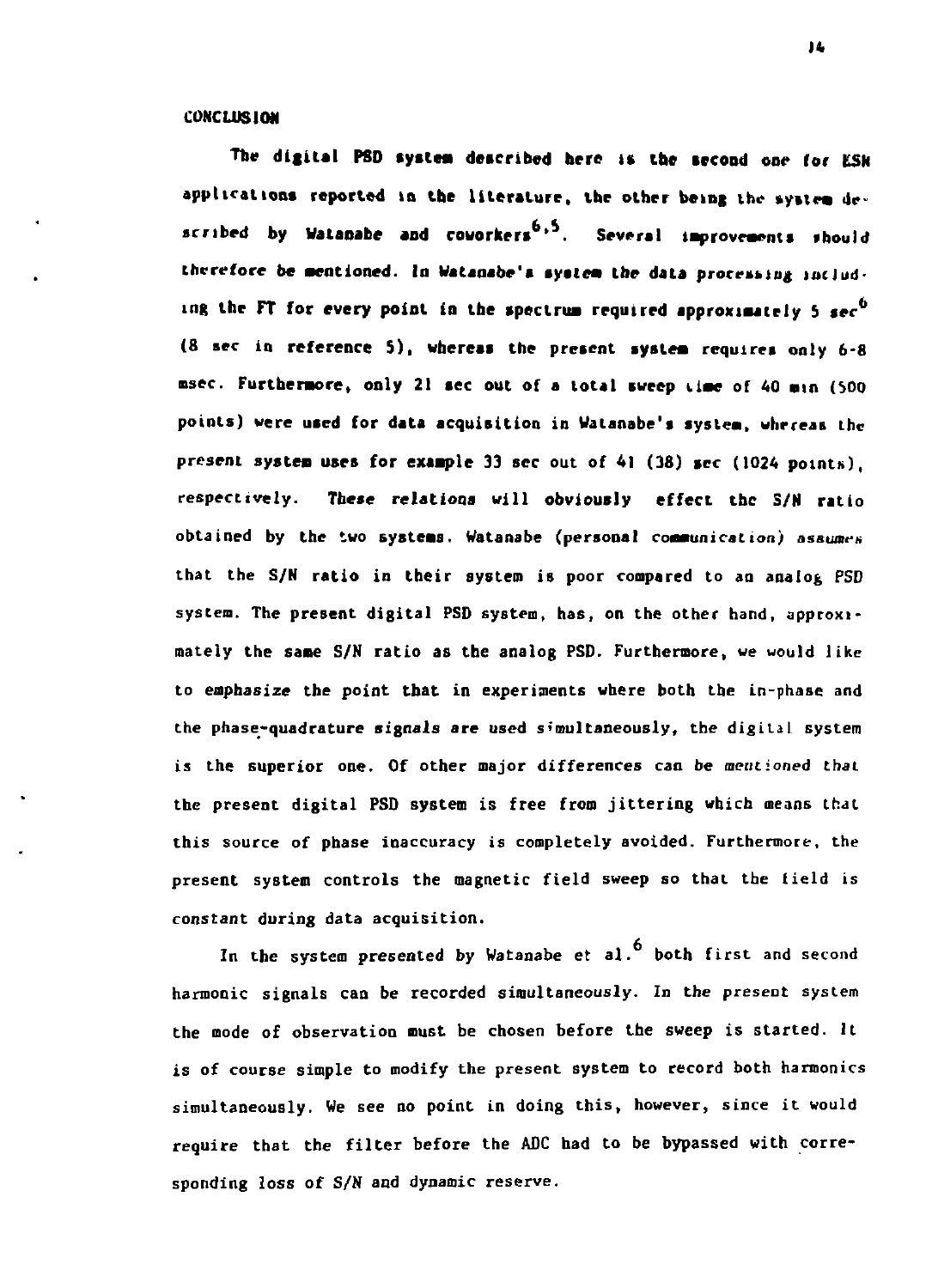Some of the advantages of a digital PSD system should be sentioned. When the in-phase and phase-quadrature signals are combined as for example in a magnitude or phase spectrum, it is essential that there is no shift in one spectrum relative to the other. Previous works<sup>3,4</sup> required a good stability of the spectrometer system since the two spectra were recorded one after the other. In digital PSD systems, both signals are recorded simultaneously and all errors due to drift are eliminated. Another point is that the in-phase and phase-quadrature apectra obtained by digital PSD are separated by exactly 90 degree phase difference. whereas analog systems have to be calibrated to yield this phase difference.

Recording of in-phase and phase-quadrature spectra simultaneously vields opportunities to construct signals at any desirable phase subsequent to spectra recording. Such a construction may be problematic if analog PSD is used since these spectra may have a DC offset (baseline shift). The same problem does not exist with digital PSD systems.

In conclusion the present digital PSD should be very well suited for all the non-linear ESR techniques discussed above, namely saturation transfer, magnitude saturation transfer, and magnetization hysteresis ESR. Furthermore, the principles of synchronous modulation and data acquisition should be applicable in other fields of spectroscopy as well.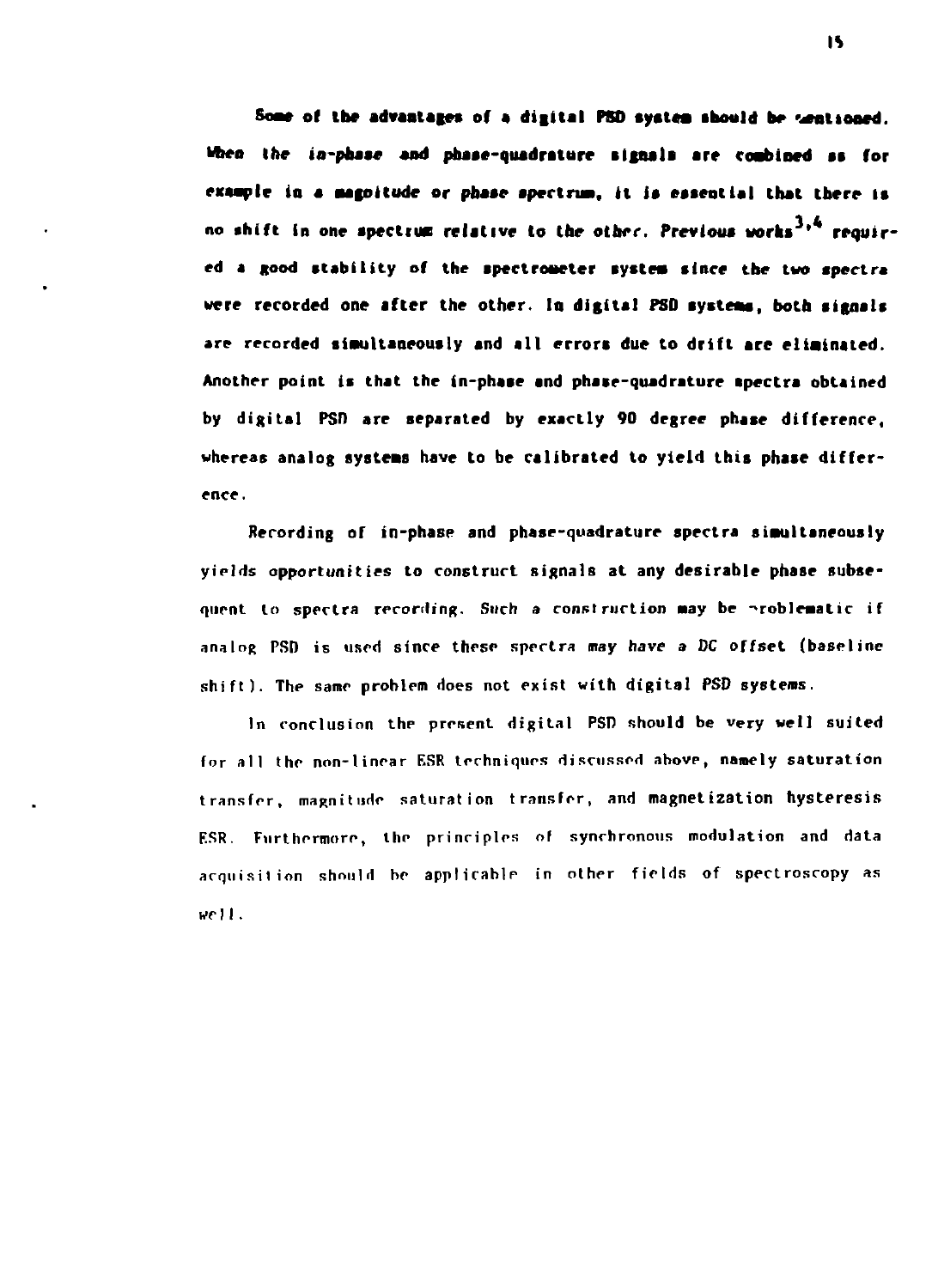# **ACXNOWlEDGFJffiWTS**

**We would like to thank Tokuko Vatanabe for our privat discussion**  (at a meeting at Stanford 1982) on her group's digital PSD system. She **told about the probleas that aroae when the aodulation oscillator and**  the sampling clock had different frequency. This information laid the **background for our ideas about a fully synchronous systea.** 

This work was supported by grants from The Norwegian Research Coun**iil for Science and the Huaanities.**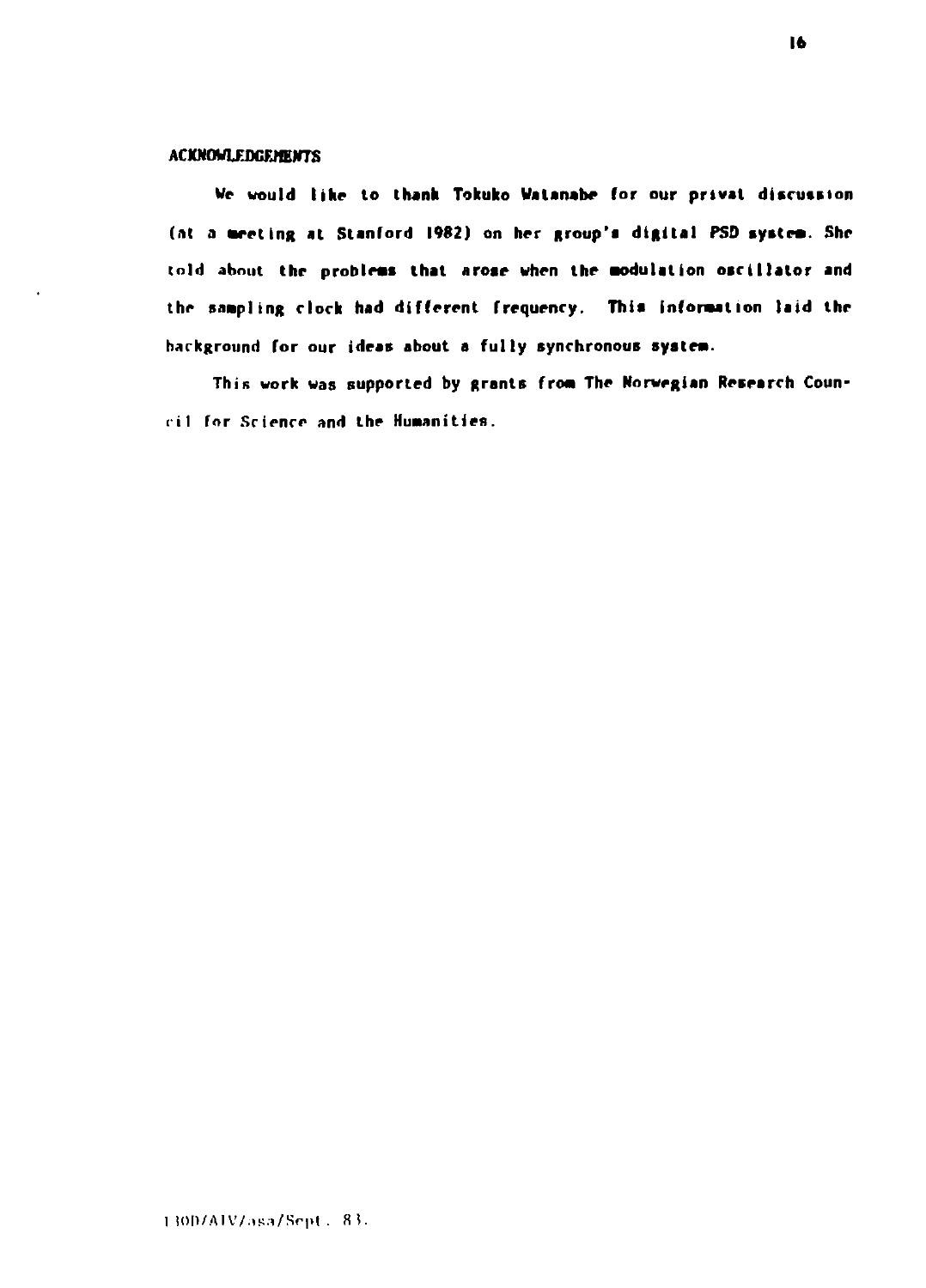## **REFERENCES**

 $\ddot{\phantom{a}}$ 

 $\ddot{\phantom{a}}$ 

 $\ddot{\phantom{0}}$ 

- **1.** D.D. Thomas, L.R. Dalton, and J.S. Hyde, J. Chem. Phys. 65, 3006 *(1976)*.
- $2.$ M.A. Hemmings. and P.A. deJager, J. Magn. Reson. 43, 324 (1981).
- 
- 4.
- 5. T. Sasaki, Y. Kanaoka, T. Watanabe, and S. Fujiwara, J. Magn. **Reson. 38. 385 (1980).**
- **6. T. Watanabe, T. Sasaki, K. Sawatari, and S. Fujivara, Appl. Spectroscopy 34, 456 (1980).**
- **7. G.J. Gerritsaa, W.J. van Weezep, J.A. Overweg, and J. Flokstra, J. Phys. E: Sci. Instrua. 16, 270 (1983).**
- **ft. J. Saniie, and H. Luukkala, J. Phys. E: Sci. Instrua. 16, 606 (1983).**
- **9. D.I. Wormald, E. Sagstuen, and A.I. Vistnes, Rev. Sci. Instrun. 53, 1145 (1982).**
- **10. A.V. Gppenheia, R.W. Schafer, Digital Signal Processing (Prentice-Hall, Englewood Cliffs, N.J., 1975).**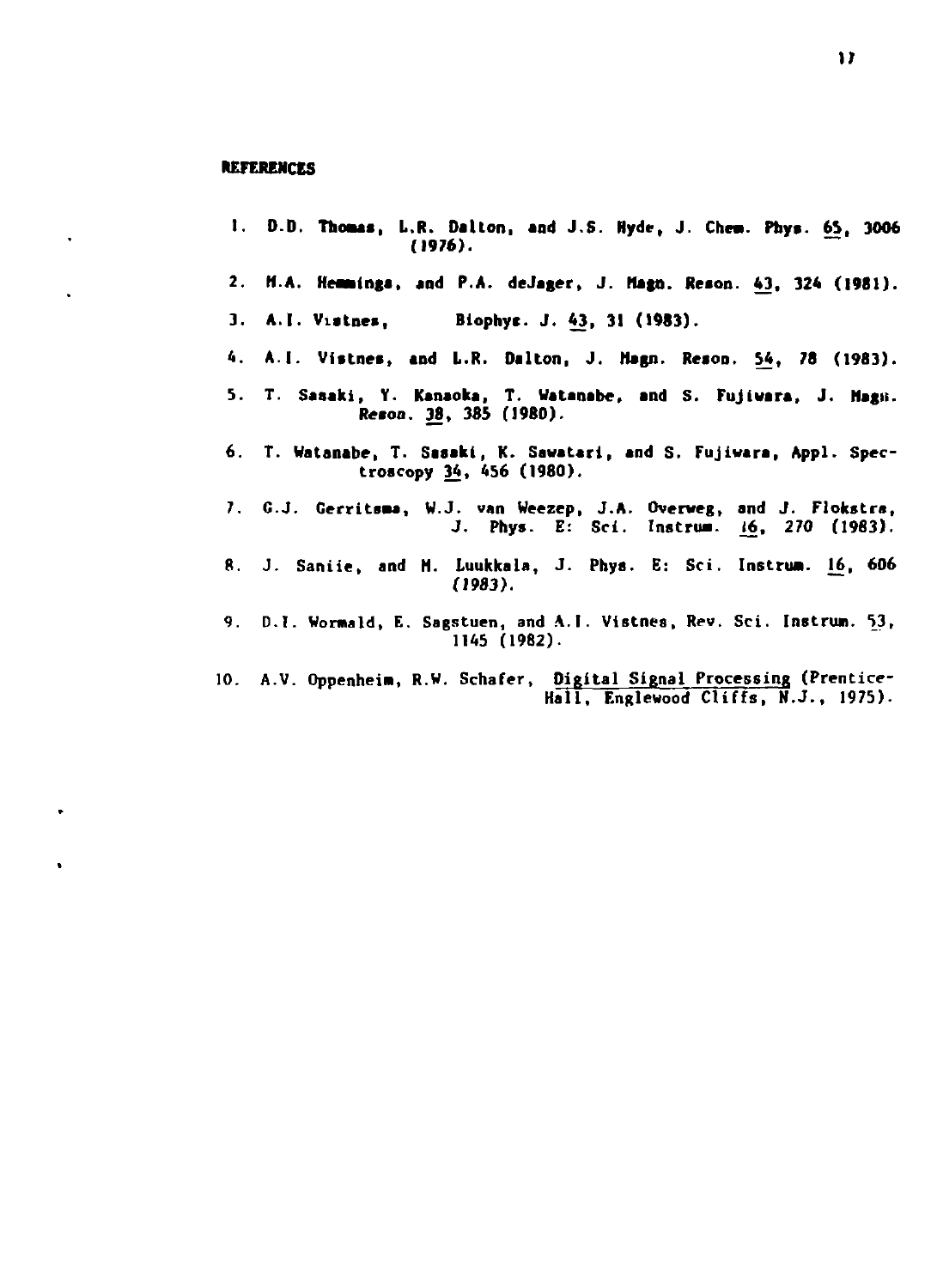ï

 $\bullet$ 

- Fig. 1. Block diagram showing the timing of the modulation and the **ADC saapling. A common 10 HHz clock and reaet circuits ensure synchronization.**
- **Fig. 2. Block diagraa** describing **the few aodificationa of the original spectrometer systea necessary** for **digital PSD use.**
- Fig. 3. Flow chart for the conputer **prograa** performing the digital PSD.
- Fig. 4. The ESR spectrum used for comparing analog and digital filtering of the spectrum. The sample consists of an aqueous solution of a spin label (tempo-choline-chloride) and Mn<sup>++</sup>. The Mn spectrum is exchange broadened, and only a part of the two midfield  $M_n$ <sup>++</sup> lines are included in this sweep (100 gauss). The digital PSD was used for this recording.
- Fig. 5. Magnetization hysteresis ESR spectra obtained by analog (a) and digital (b) PSD. The sample is a tiny NMP-TCNQ crystal $^4\cdot$ The modulation frequency and amplitude were 12.5 kHz and 40 mG, respectively. 2 mW incident microwave power to a standard X hand rectangular cavity was used. The total time needed for spectra recordings were approximately 120 and 40 sec for the analog and digital signals, respectively.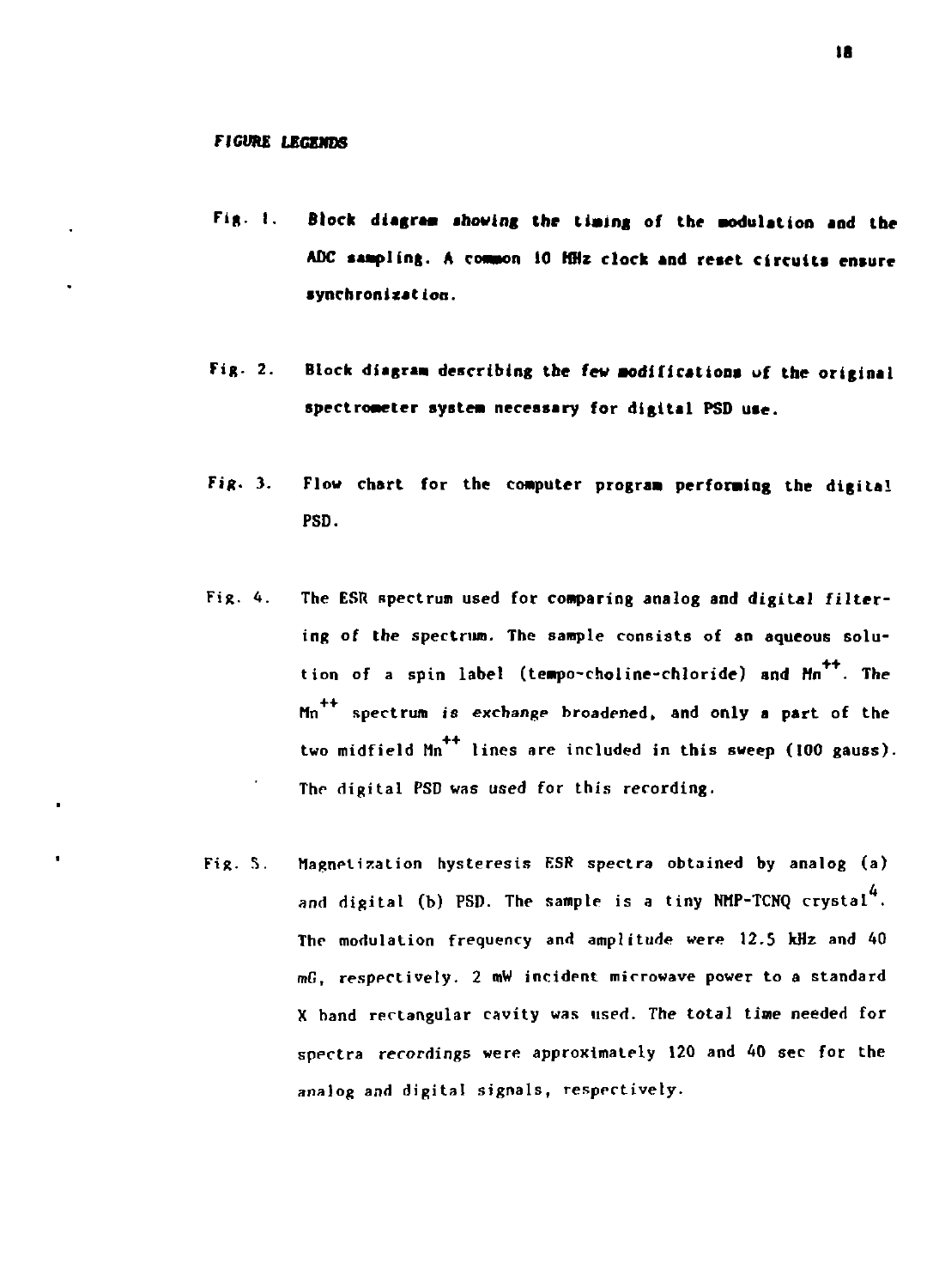Figure 1. Vistnes et al.

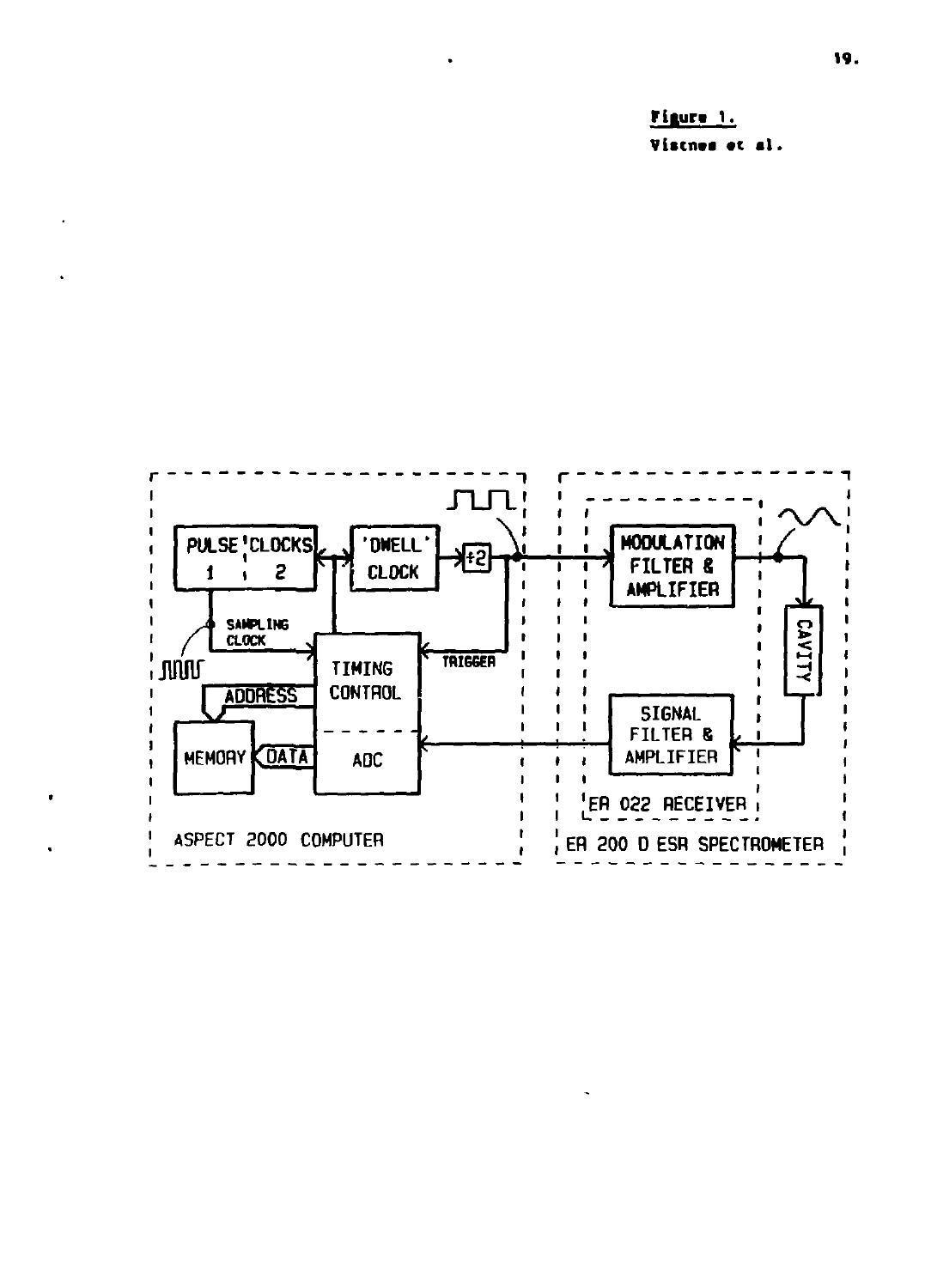Figure 2. Vistnes et al.

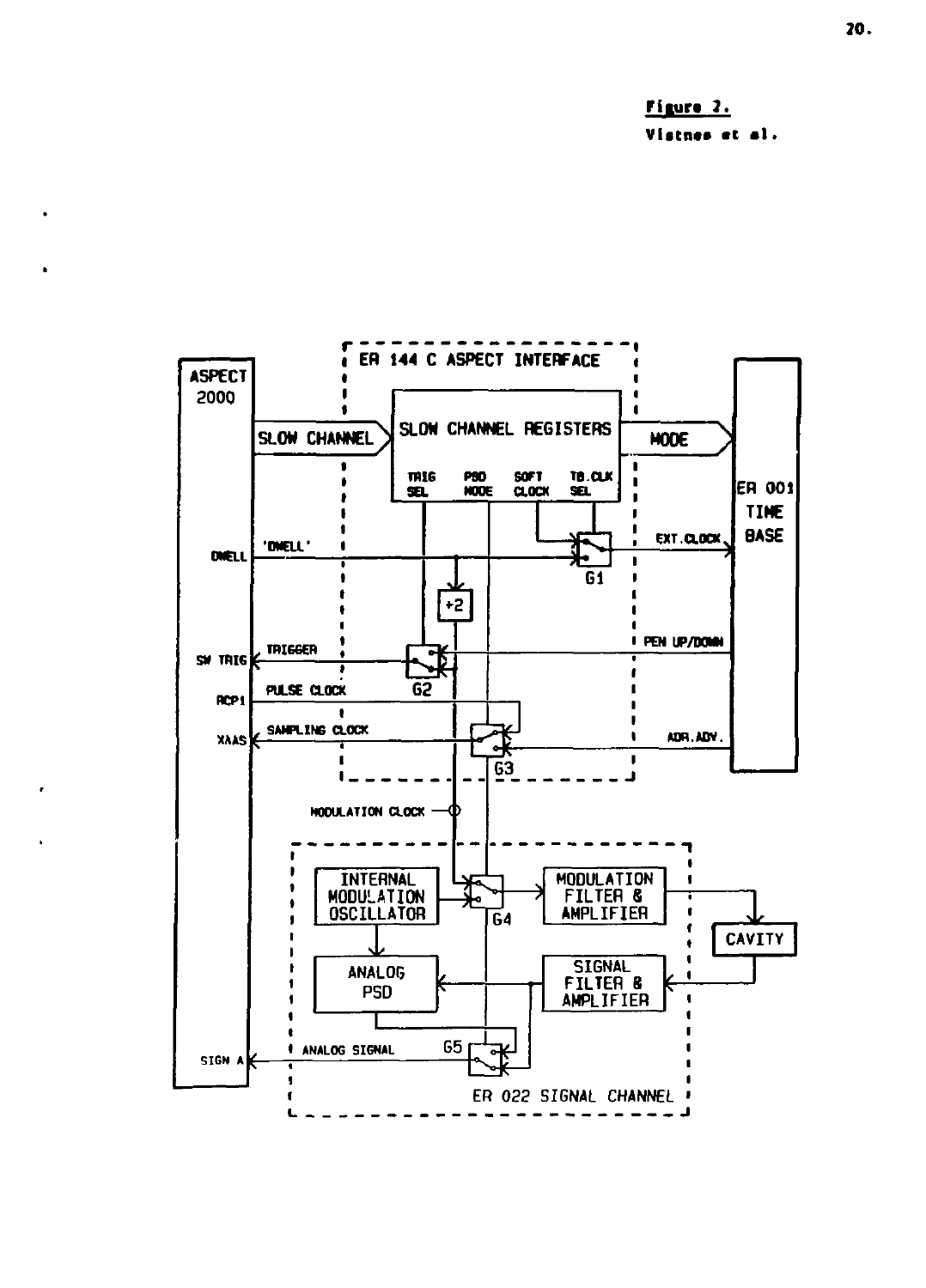**fllur» ]. Viatnes et al.** 

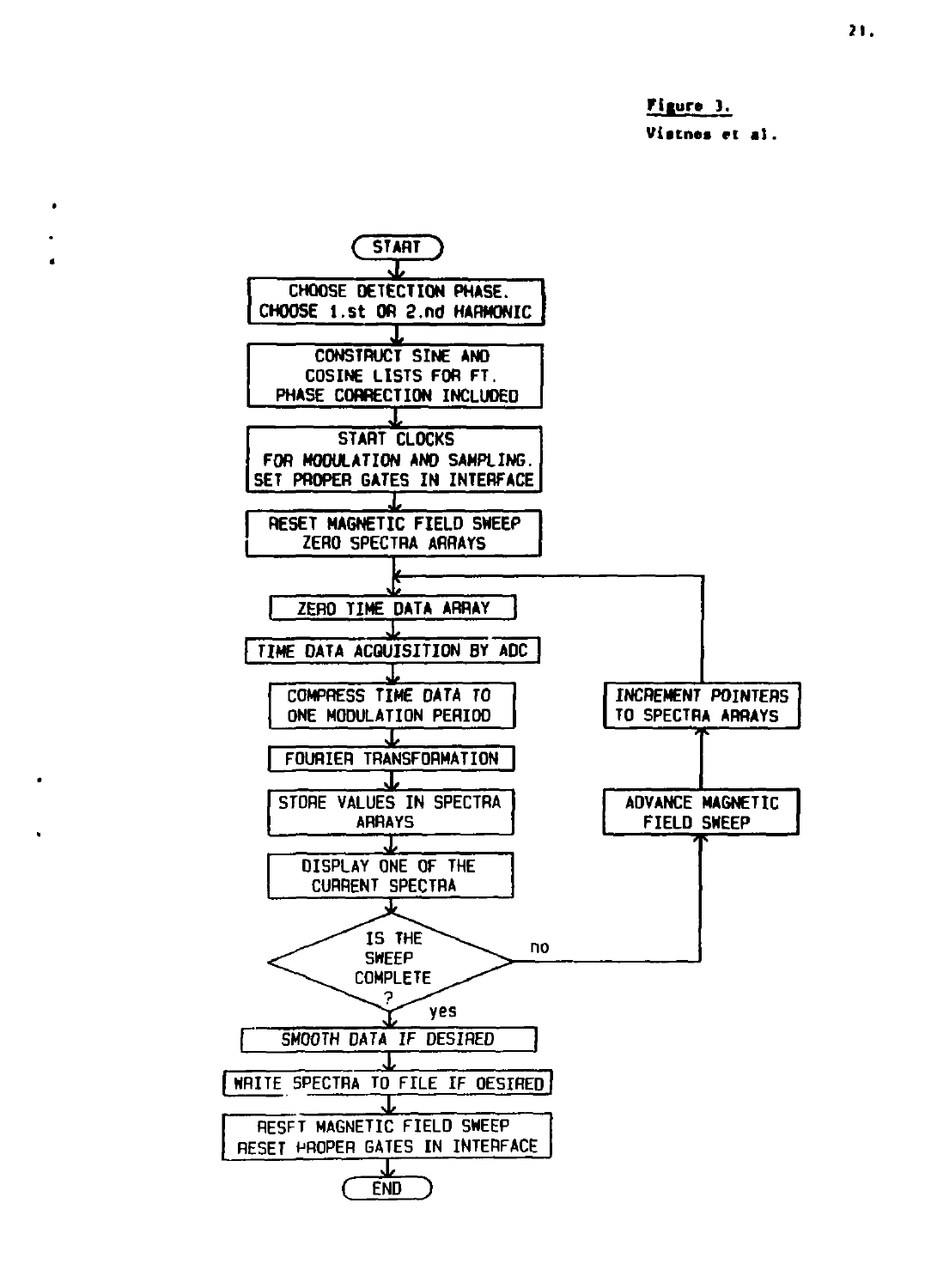



 $\begin{array}{c}\n\bullet \\
\bullet \\
\bullet\n\end{array}$ 

 $\ddot{\phantom{0}}$  $\ddot{\phantom{0}}$ 

 $\ddot{\phantom{0}}$